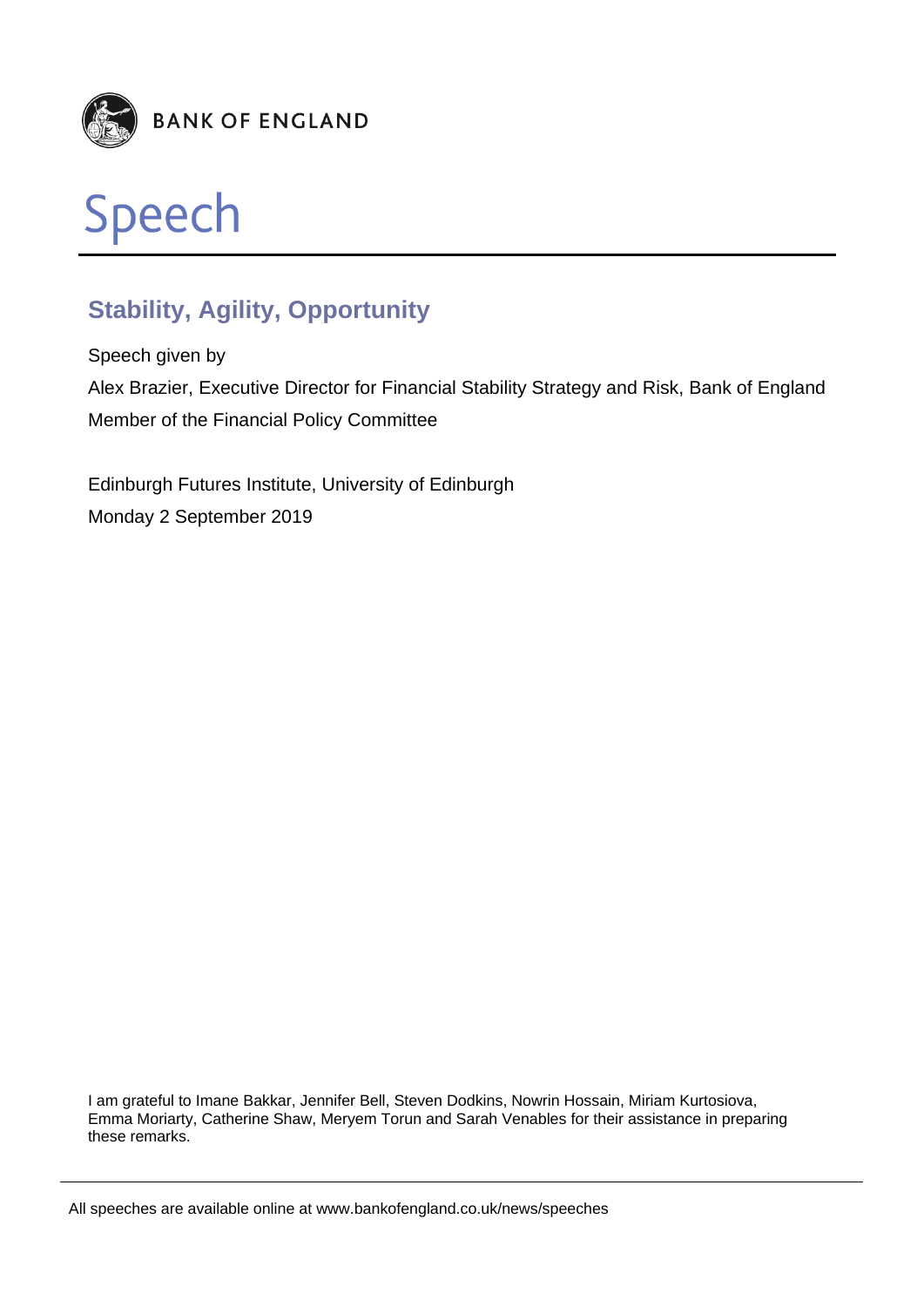More than a decade on, it would not be surprising if memories of the financial crisis had begun to fade.

But the costs of that crisis have not.

The level of output is still 17% below the path it was following before the crisis struck.<sup>1</sup> So deep was the recession and prolonged was the recovery that each person in the UK is, on average, £20,000 worse off as a result.<sup>2</sup>

The huge costs of financial crises explain why Parliament decided in the aftermath to tie itself to the mast. It recognised that a day might come when there could be temptation to loosen up regulation; to go for quick wins at the risk of greater costs down the road.

It knew that temptation – if it ever came – must be resisted. So it delegated – in law - the job of maintaining financial stability to the Bank of England.

The job is to promote a financial system that can serve households and businesses not just in the good times, but also in the bad. $3$ 

The financial system of 2007 was totally unable to do that. It was too weak. Banks, in particular, had too little of their own capital on the line.

As the UK and world economies turned down, major UK banks faced losses of £200bn. But they had only £100bn of their own money – their shareholder capital – on the line.<sup>4</sup> So as losses mounted, banks buckled.

Credit was crunched, bringing the economy to its knees.

And because there was no way to deal with failing banks without harming their depositors and the economy, the taxpayer was forced to step in with a bailout of more than £100bn.<sup>5</sup>

So it's not surprising that our efforts focussed initially on fixing these fault lines in the system.

A resolution regime for dealing with failing banks is in place and banks are much stronger. They now have three times as much of their own capital on the line for the risk they take when they make a loan or a trade.

Bank estimates based on the impact of historical financial crises in a sample of advanced economies, reported in Brooke et al (2015), suggest that the average cost of a financial crisis has been 73% of GDP, which translates to a cost of roughly £20,000 per capita if a financial crisis had taken place in 2016.

l <sup>1</sup> Based on OBR forecasts and ONS data.

<sup>&</sup>lt;sup>2</sup> Financial crises often lead to a long run reduction in GDP, with a persistent decline in output relative to pre-crisis trends.

<sup>&</sup>lt;sup>3</sup> The Bank of England's Financial Policy Committee identifies, monitors and takes action to remove or reduce systemic risks with a view to protecting and enhancing the resilience of the UK financial system. The FPC is not authorised to take action that is "likely to have a significant adverse effect on the capacity of the financial sector to contribute to the growth of the UK economy in the medium or long term".

<sup>4</sup> See Figure 1 of my article ['An evolving financial system: Don't leave it too late, simulate'](https://voxeu.org/article/evolving-financial-system-don-t-leave-it-too-late-simulate)*.*

<sup>5</sup> Peak amount of cash support in the form of loans and purchase of share capital. Source: National Audit Office.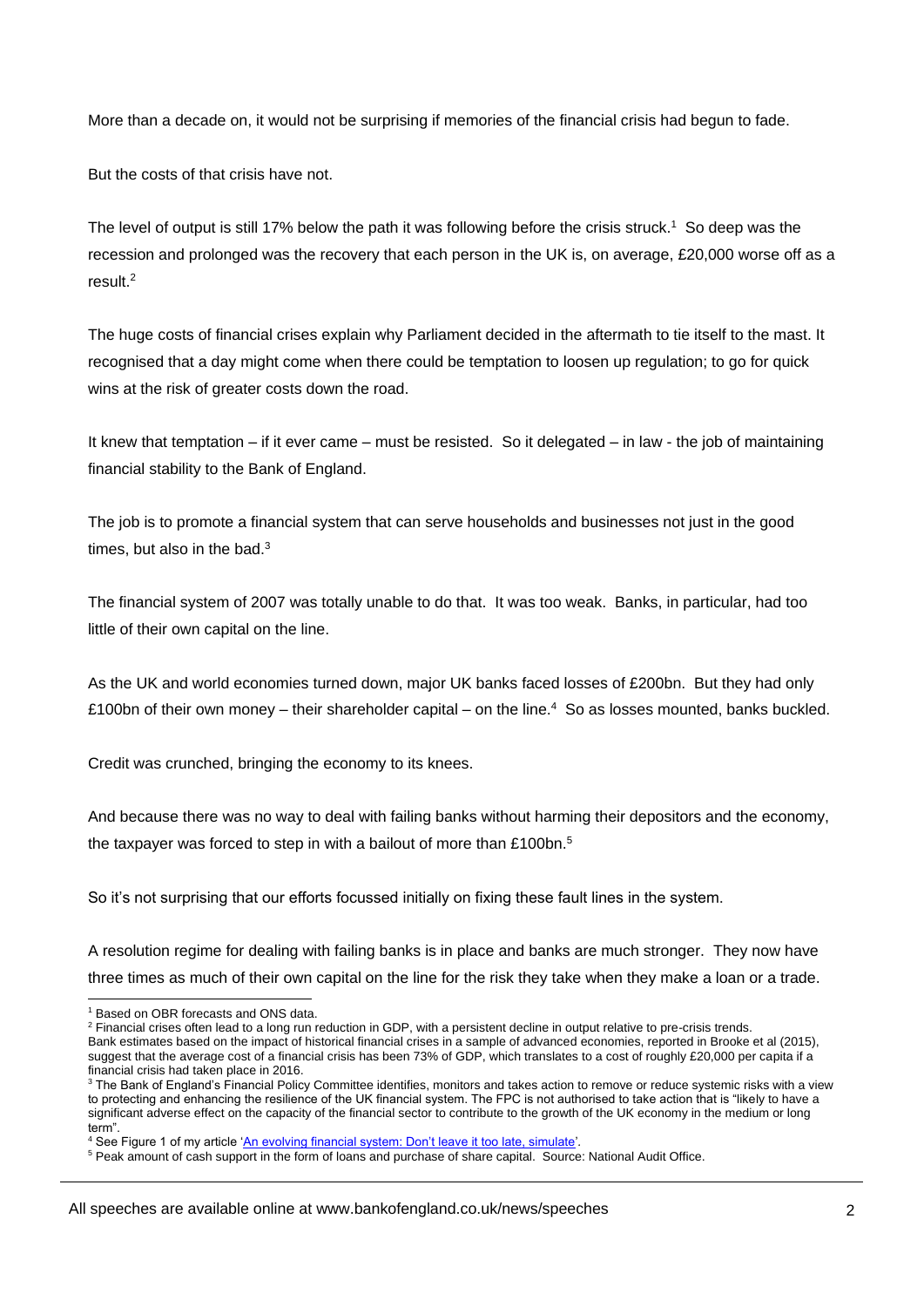Losses that would have wiped out the entire British banking system in 2007 can now be absorbed in buffers of capital.

Stress tests show major banks at the core of the system can now not just withstand recessions in the UK and world economies that are deeper than the financial crisis, they have the capacity to keep lending to households and businesses.<sup>6</sup>

This will serve the UK well in the next economic downturn, whatever causes it and whenever it comes.

That's the point of financial stability. It's not for the benefit of finance. It's for the benefit of the wider economy.

Regulation of finance is a means, not an end.

That's why it would have been a mistake to pursue the 'stability of the graveyard'.

Easy though that may have been when the memory of the crisis was raw, and though it would have been beneficial in the bad times, it would have brought too great a cost at all other times.

Our mandate means everything we do must cost the economy no more than the benefit it brings in the bad times.

That explains why, for example, we haven't gone as far as some would argue for in making banks bulletproof to all possible shocks, however extreme and implausible.

When it comes to the resilience of the core financial system, the regulatory pendulum hasn't been swung too far. It doesn't need to be brought back.

We've balanced the benefits of our actions with the costs. So it would be harmful to swing back from here. To so do would bring serious costs to the economy in the bad times without creating much benefit the rest of the time.

So while we're always looking for ways to make regulation as refined and efficient as possible, we are committed to robust standards of resilience in the financial system.

Looking ahead, we'll need a level of resilience in our system in future that's at least as great as currently planned.

l <sup>6</sup> See 'Stress testing the UK banking system: 2018 results' in th[e November 2018 Financial Stability Report.](https://www.bankofengland.co.uk/-/media/boe/files/financial-stability-report/2018/november-2018)

All speeches are available online at www.bankofengland.co.uk/news/speeches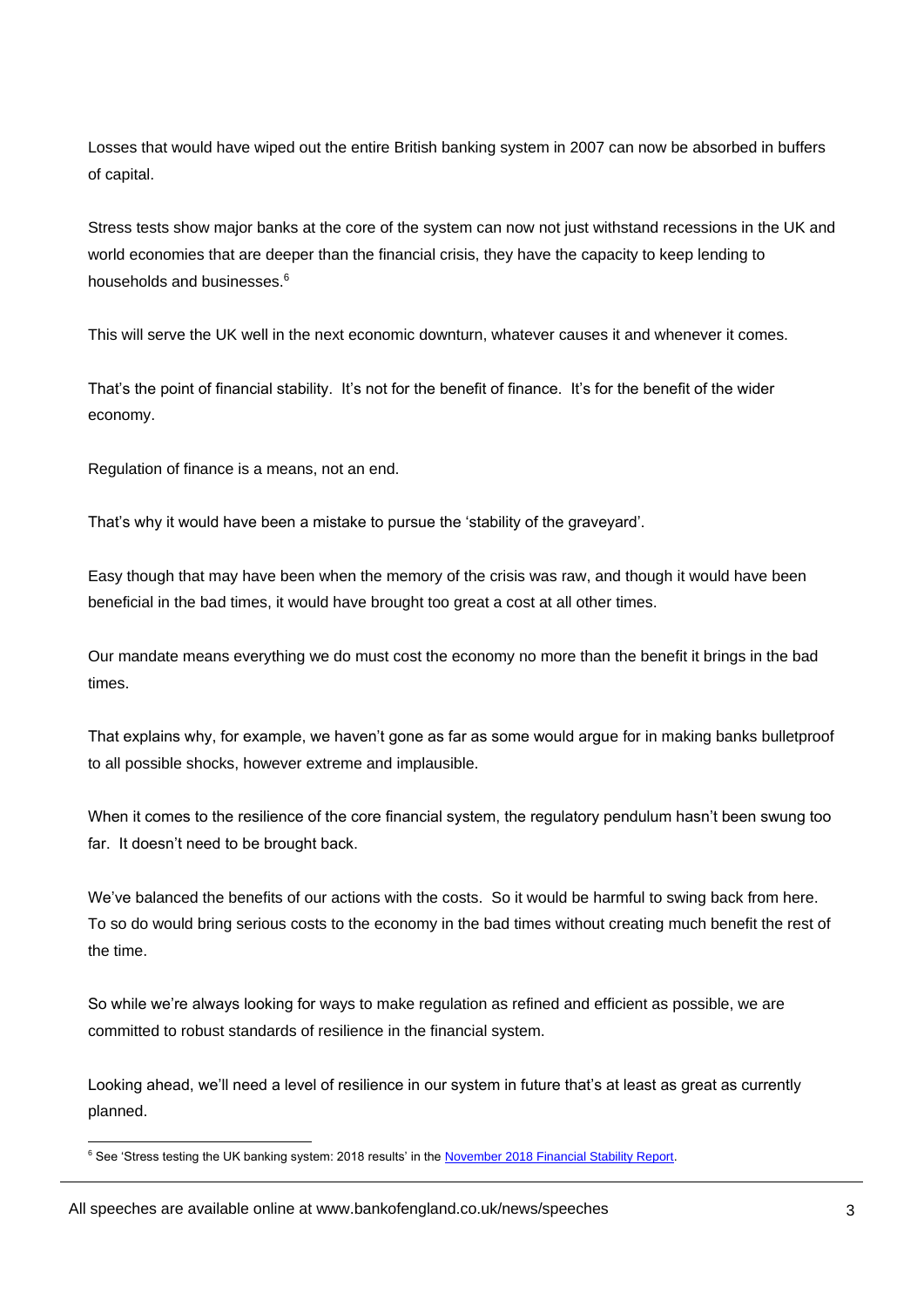And reflecting the size and importance of our financial sector relative to our economy, we'll continue to need a level of resilience that exceeds what's required by baseline international standards.

## **Agility**

With the fault lines that caused the crisis largely dealt with, it might have been tempting to declare 'mission accomplished'.

But times change. The financial system changes shape. And new challenges emerge that it may need to one day face.

Regulation has to adapt if it is to ensure the new system stays able to serve households and businesses in the face of these challenges.

Continued stability needs regulatory agility.

That's why it makes little sense to base regulation of finance on a set of rules that's difficult to change and evolve. There is no set of rules that will deliver the right outcome for the economy for all time.

Such an approach would be a recipe for a regulatory framework that's well-crafted, detailed and intricate...

…but ultimately, irrelevant.

Regulation of finance is a means, not an end. So it makes much more sense to define the outcome that regulation should achieve and to give regulators the tools to achieve it. Then they can be held to account for doing whatever it takes to deliver that outcome, even as circumstances change.

The EU has, however, taken the first approach, putting a large body of rules in the equivalent of primary legislation. Those rules are inflexible and slow to respond as times change.

As my colleague Sam Woods has argued, this approach follows from a goal of harmonising regulation across 28 countries.<sup>7</sup> Given that, it would be an odd approach to follow outside the EU. And few non-EU countries have.

Indeed, even as a member of the EU, the UK has taken the second, very different, approach. By tasking us with promoting a financial system that serves households and businesses in bad times as well as good, it overlaid EU rules with an outcome to be pursued.

l <sup>7</sup> See speech by Sam Woods (May 2019): ['Stylish regulation'](https://www.bankofengland.co.uk/-/media/boe/files/speech/2019/stylish-regulation-speech-by-sam-woods.pdf?la=en&hash=C63CBBE35E4CFEB15133D1B0D836A347757FD19D).

All speeches are available online at www.bankofengland.co.uk/news/speeches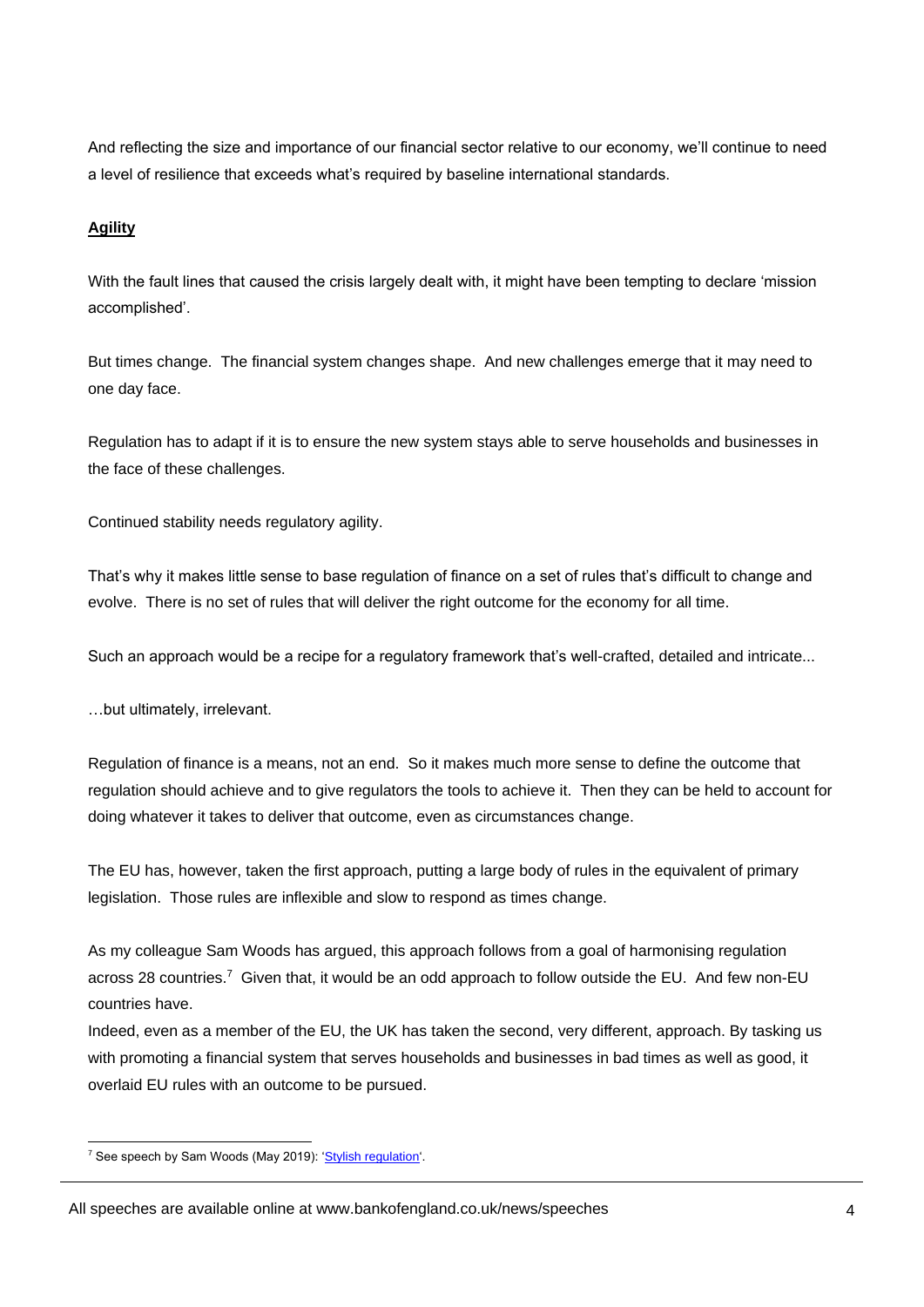And that outcome is what the UK Parliament holds us to account for delivering, even as times change. That has given us the freedom and responsibility to move regulation with the times; to be agile.

It's a responsibility we take seriously.

#### **Brexit**

Nowhere has that been more obvious than Brexit.

On June 24<sup>th</sup> 2016, we started contingency planning for a 'no-deal' Brexit.

With our focus on making sure finance can serve the wider economy, our work has had two elements.

First, checking that, whatever economic disruption arises as we leave the EU, major banks have the capacity to keep lending through it.

We know from our stress tests that banks can withstand an economic scenario for the UK that is worse than the financial crisis.

That stress test scenario encompasses even a Brexit scenario based on the very worst case – 'disorderly' – assumptions, including: severe disruption at the border, acute economic uncertainty and financial market instability, and sharp increases in inflation requiring interest rates to rise.

On that basis, we've been able to judge the core of the UK banking system to be able to continue to serve through Brexit, whatever form Brexit takes.

The second element of our work has been to ensure that households and businesses using services from EU financial companies can continue to draw on those services after Brexit.

70 branches of EEA banks operate in the UK and provide services to both EU and UK end users. UK households and businesses hold 16 million insurance policies with EU insurers.<sup>8</sup> UK investors invest in funds based in the EU. And clearing houses based in the UK sit at the centre of EU and global derivatives markets, helping the financial system to manage and distribute risks.

That's why the Bank, the Government and the FCA have put in place measures – Temporary Permissions Regimes - to ensure that UK households and businesses can continue to use these services and these contracts after Brexit.

l <sup>8</sup> See 'Resilience of the UK financial system to Brexit' in the [July 2019 Financial Stability Report.](https://www.bankofengland.co.uk/-/media/boe/files/financial-stability-report/2019/july-2019.pdf)

All speeches are available online at www.bankofengland.co.uk/news/speeches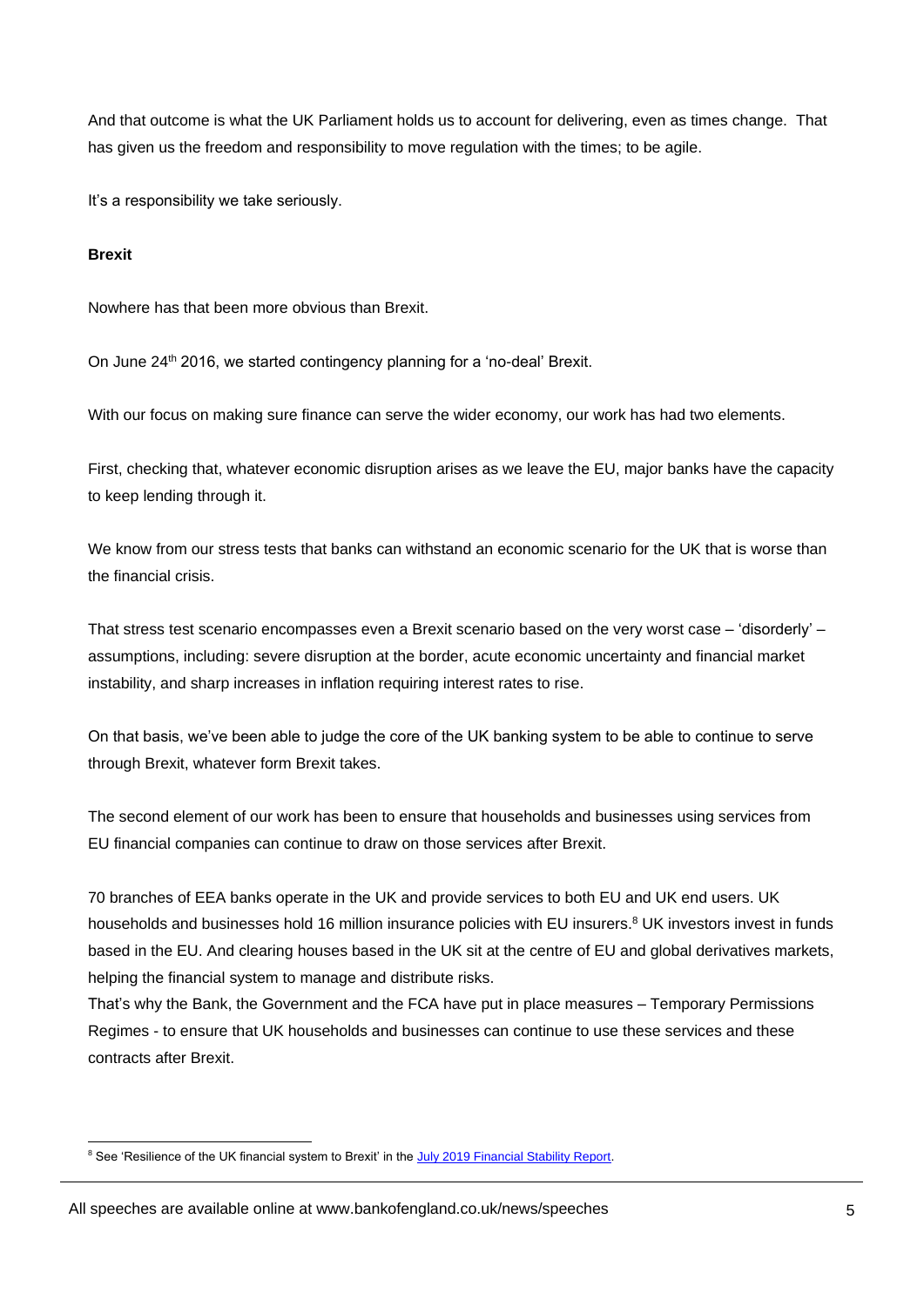And it's why we've worked with European authorities to ensure UK-based clearing houses continue to be allowed to serve their EU clients after Brexit, avoiding unnecessary disruption to financial markets.

All this work will not, on its own, guarantee either market stability or economic stability as we leave the EU. But it does mean that companies planning for Brexit don't need to add 'prepare for financial instability' to their to-do lists, freeing up their capacity to promote the smoothest possible exit from the EU.

## **Climate risks**

We're also looking beyond Brexit, to prepare the financial system for the challenges of climate change.

The physical risks of climate change are already affecting financial companies. Since the 1980s, the number of registered weather-related insurance loss events – events resulting in property, infrastructure and/or structural damage in the affected regions – has tripled.<sup>9</sup>

The Intergovernmental Panel on Climate Change has warned that global temperatures are likely to rise further.<sup>10</sup> Our financial system needs to be able to manage the risks that come with that. For example, around 10% of the value of mortgage lending in England is on properties in flood risk zones.<sup>11</sup> Some UK banks also have large direct exposures to regions that are particularly vulnerable to the physical risks from climate change such as South and South-East Asia.

At the same time, the system will need to manage the risks associated with the economic transition that will be associated with reducing carbon emissions. Over 190 countries have committed to limit the global temperature rise to well below 2°C. The UK government is targeting a 100% reduction in net emissions by 2050.<sup>12</sup>

The transition to a carbon neutral economy will see material structural changes in the UK and world economies.

Some assets may become stranded: if global warming is to be limited to well below 2°C, close to 80% of remaining coal reserves and half of remaining oil reserves would become un-burnable.<sup>13</sup> Many other sectors, which ultimately rely on carbon emissions, will see their profitability and businesses challenged.

We cannot allow the financial system to be an obstacle to making the transition because it can't deal with it.

```
 announcement.
```
l

<sup>&</sup>lt;sup>9</sup> See Chart 1 in speech by Mark Carney (April 2018): ['A Transition in Thinking and Action'.](https://www.bankofengland.co.uk/-/media/boe/files/speech/2018/a-transition-in-thinking-and-action-speech-by-mark-carney.pdf) Sources: Munich Reinsurance Company, Geo Risks Research, NatCatSERVICE.

<sup>&</sup>lt;sup>10</sup> Intergovernmental Panel on Climate Change (2018), ['Global Warming of 1.5°C '.](https://report.ipcc.ch/sr15/pdf/sr15_spm_final.pdf)

<sup>11</sup> In particular, according to Met Office (2018), by 2100, in parts of the UK sea levels could rise by up to 70cm in a 'low emissions scenario', and by up to 115cm in a 'high emissions scenario', relative to their 1981–2000 levels. See Box 6 in PRA report (2018): ['Transition in thinking: The impact of climate change on the UK banking sector'](https://www.bankofengland.co.uk/-/media/boe/files/prudential-regulation/report/transition-in-thinking-the-impact-of-climate-change-on-the-uk-banking-sector.pdf) for more detail on the impact of flood risk on residential mortgage portfolios.

<sup>&</sup>lt;sup>13</sup>See IEA and IRENA (2017), ['Perspectives for the Energy Transition'.](https://www.irena.org/-/media/Files/IRENA/Agency/Publication/2017/Mar/Perspectives_for_the_Energy_Transition_2017.pdf?la=en&hash=56436956B74DBD22A9C6309ED76E3924A879D0C7) The estimates are for a scenario compatible with limiting the rise in global mean temperature to 2°C by 2100 with a probability of 66%, as a way of contributing to the 'well below 2°C' target of the Paris Agreement.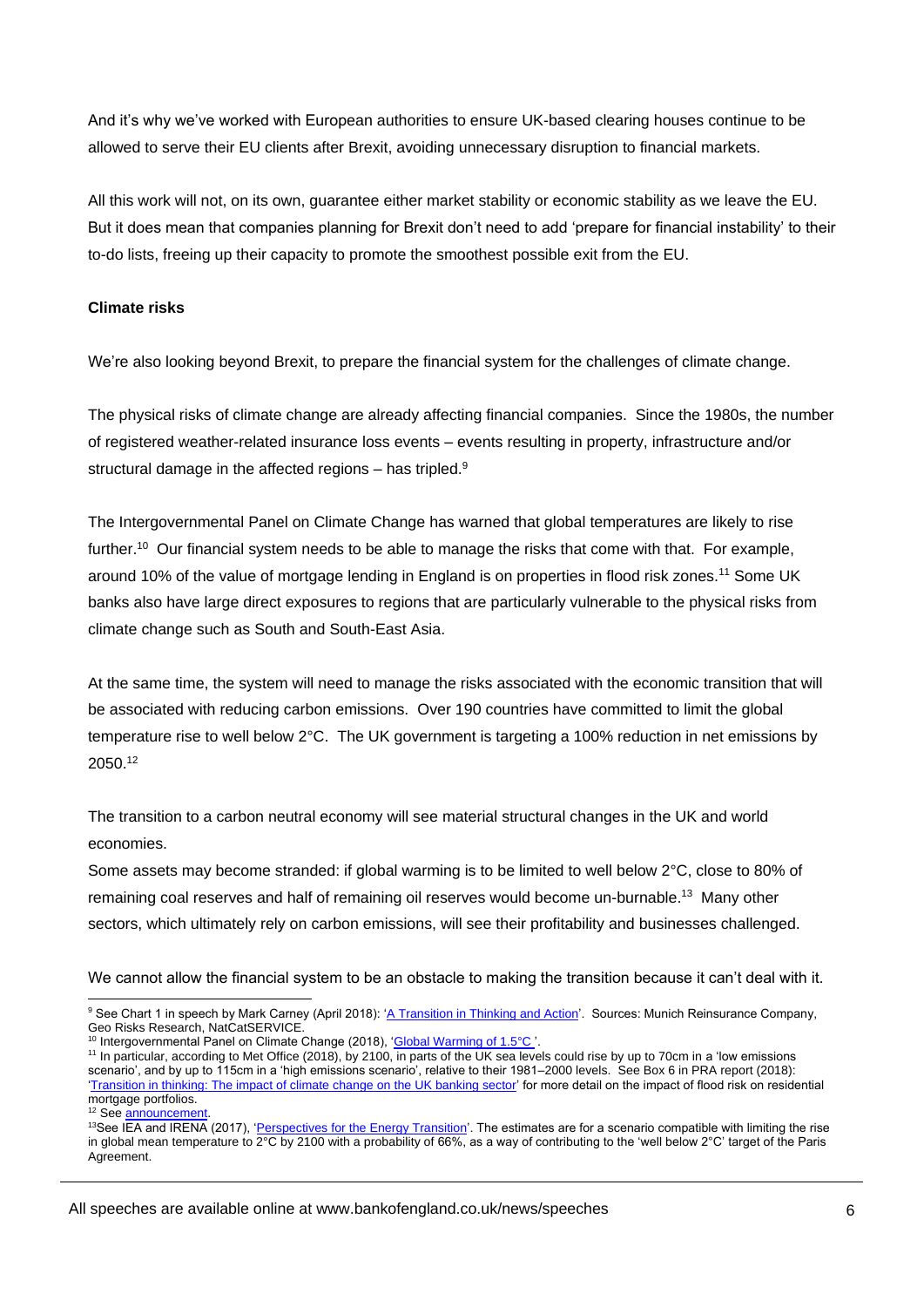Financial companies will need to continue to adapt if they are to be able to serve in this new environment.

Their business decisions will need increasingly to reflect the risks. So we're testing their ability to do this. We're going to stress test individual firms and the financial system for resilience to climate risks.

Our stress test will be the first of its kind to integrate fully climate scenarios with macroeconomic and financial system models.

The Network – of central banks and supervisors – for Greening the Financial System is currently working to develop a set of climate scenarios for regulators to use.

And before we go live with this exercise in 2021, we'll be consulting actively with risk specialists across the financial sector, climate scientists, other industry experts, and other informed stakeholder groups such as the Climate Financial Risks Forum.

Participants in the test will need to show how they measure, monitor and manage the physical and transition risks to which their businesses are exposed.

Our aim is to motivate companies to address data gaps and develop cutting-edge risk management so that the financial system can continue to serve households and businesses in the face of rising temperatures and reducing carbon emissions.

#### **Open-ended funds**

Regulatory agility is needed not just because the system will face new challenges in the future. It's needed because the financial system itself is changing.

It's to be welcomed that the system has become more diverse. Non-banks – and I mean things that really aren't banks, rather than the 'shadow banks' that proliferated before the crisis – have become more important. In this country, they've grown by almost 40%.

That's a net positive for the stability of the system and to its ability to channel savings into long-term investment.

But that doesn't mean the non-bank system is perfect at serving the economy in bad times and good. In particular, the structures in which long-term investments are held matters. Pretending such investments are liquid when they are not creates dangers.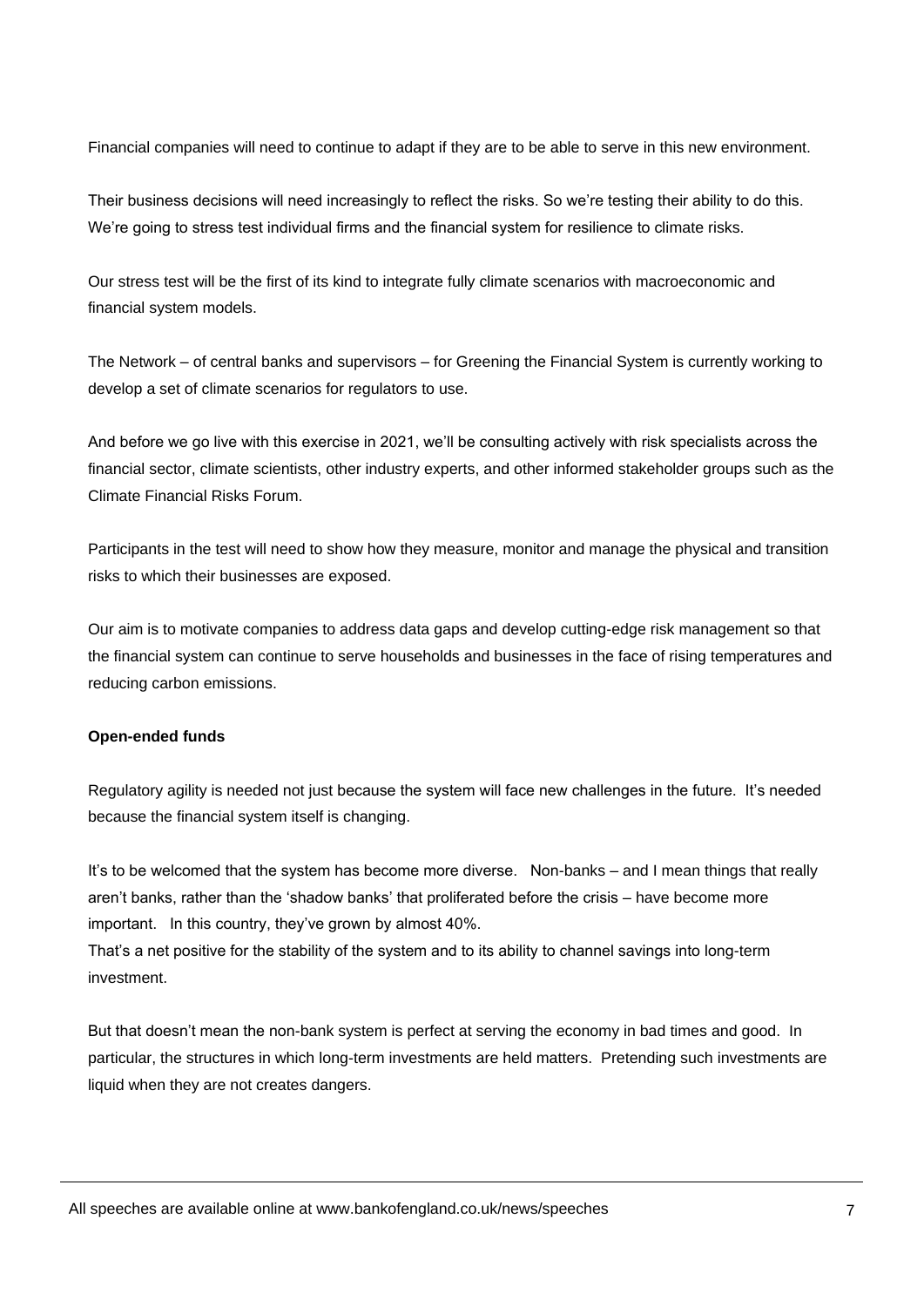In that regard, the growth of open-ended investment funds, many offering investors the chance to redeem their share in the fund at a day's notice, is notable. They have more than doubled in size since the crisis.

As they've grown, these funds have invested increasingly in illiquid assets. Open-ended mainstream equity funds have been joined by corporate bond, leveraged loan, commercial property and emerging market debt funds.

That growth has been an important source of finance for our economy. For example, these funds hold at least a quarter of the additional corporate bonds issued by UK businesses since 2008.

So their stability has economic significance. It has the potential to become a systemic issue.

While there is a role for these funds in our system, they do have a structural flaw when they start holding less liquid and truly illiquid assets.

Despite offering investors the chance to redeem their share at a day's notice, they typically offer a price for the share based on the quoted market prices of the funds' assets.

But when you hold anything other than the most liquid assets, it can be difficult to realise those quoted prices in one day, especially if a fund is forced to sell in scale. It can take weeks or sometimes months.

This isn't a problem when some investors are buying in as others are selling out. None of a fund's assets actually need to be sold to pay redeeming investors.

But when a fund experiences only redemptions, it can be a real issue.

If redeeming investors are receiving a higher price for the assets than the fund can obtain when selling them quickly and potentially at a discount, then it pays to be at the front of the queue for the exit.

Funds must treat their investors fairly. So when a fund holds illiquid assets, in the face of sustained outflows, suspension of redemptions may be unavoidable.

But suspension can take time. If a fund believes, optimistically, that redemptions are a temporary issue, it may choose to sell its most liquid assets as a way to buy time.

The problem is that, once redemptions start, they can be difficult to stop. Each investor sees benefit in racing to the front of the queue. If I expect you to redeem, I try to get in ahead.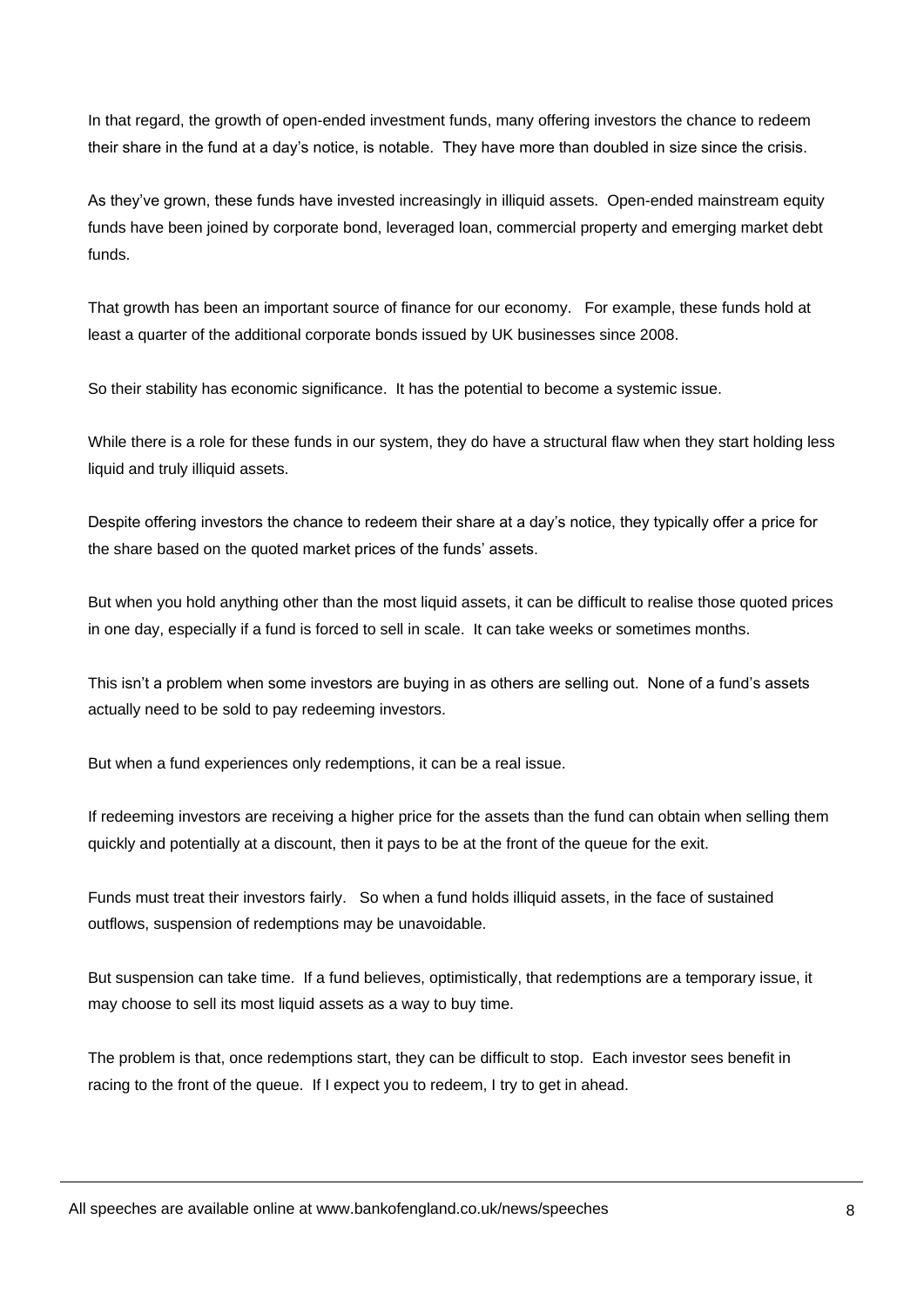By the time a fund suspends, a wave of sell orders may have been triggered. Resulting 'firesales' can disrupt the markets that companies – and countries – have come to rely on, and transmit to other parts of the financial system.

These issues go beyond any single market and are a global issue.

They have affected UK commercial property markets. After the 2016 referendum, open-ended property funds added 20% to normal market transaction levels, even though many eventually suspended redemptions and despite them holding only 5% of commercial real estate.<sup>14</sup>

And they have made the financing of emerging markets less stable too.<sup>15</sup>

This is a complex and challenging global problem.

The general form of the solution to this is known: funds' redemption terms should be consistent with the liquidity of their assets. This was in fact recommended by the G20's Financial Stability Board, with our support, in 2017.<sup>16</sup>

In principle, redemption terms could be made 'consistent' with asset liquidity in a number of ways.

Investors who want their money out in a day could be offered a price based on a quick-sale valuation of the fund's assets. At the other end of the spectrum, the redemption term could be limited to the time it takes to sell a fund's assets and realise quoted market prices, even under stress.

Either way, this consistency would ensure that no investor faced an incentive to get out before any other.

As yet, this general solution hasn't been translated by the relevant regulators into specific global rules. So in July, the Bank of England and the FCA announced that we will assess how funds' redemption terms might be better aligned with the liquidity of their assets.

That will include assessing the effectiveness of liquidity tools that are already used and the cost and benefits of aligning the redemption terms with the typical time it takes to sell a fund's assets.

The growing importance of these funds to the UK and global economies demands that we keep up to ensure they can continue to serve the economy whatever challenges lay ahead. So we'll report on our progress in our regular Financial Stability Reports.

l

<sup>&</sup>lt;sup>14</sup> See page 18 of th[e Record of the Financial Policy Committee Meeting on 3 October 2018.](https://www.bankofengland.co.uk/-/media/boe/files/record/2018/financial-policy-committee-meeting-october-2018)

<sup>15</sup> See speech by Mark Carney (June 2019) ['Push, Pull, Pipes: Sustainable Capital Flows for a New World Order'.](https://www.bankofengland.co.uk/-/media/boe/files/speech/2019/pull-push-pipes-sustainable-capital-flows-for-a-new-world-order-speech-by-mark-carney.pdf?la=en&hash=93F8058E180DCC7D74E72FC63BDB1F55B27FEC56)

<sup>&</sup>lt;sup>16</sup> See report by the Financial Stability Board (2017): 'Policy Recommendations to Address Structural Vulnerabilities from Asset [Management Activities'](https://www.fsb.org/wp-content/uploads/FSB-Policy-Recommendations-on-Asset-Management-Structural-Vulnerabilities.pdf).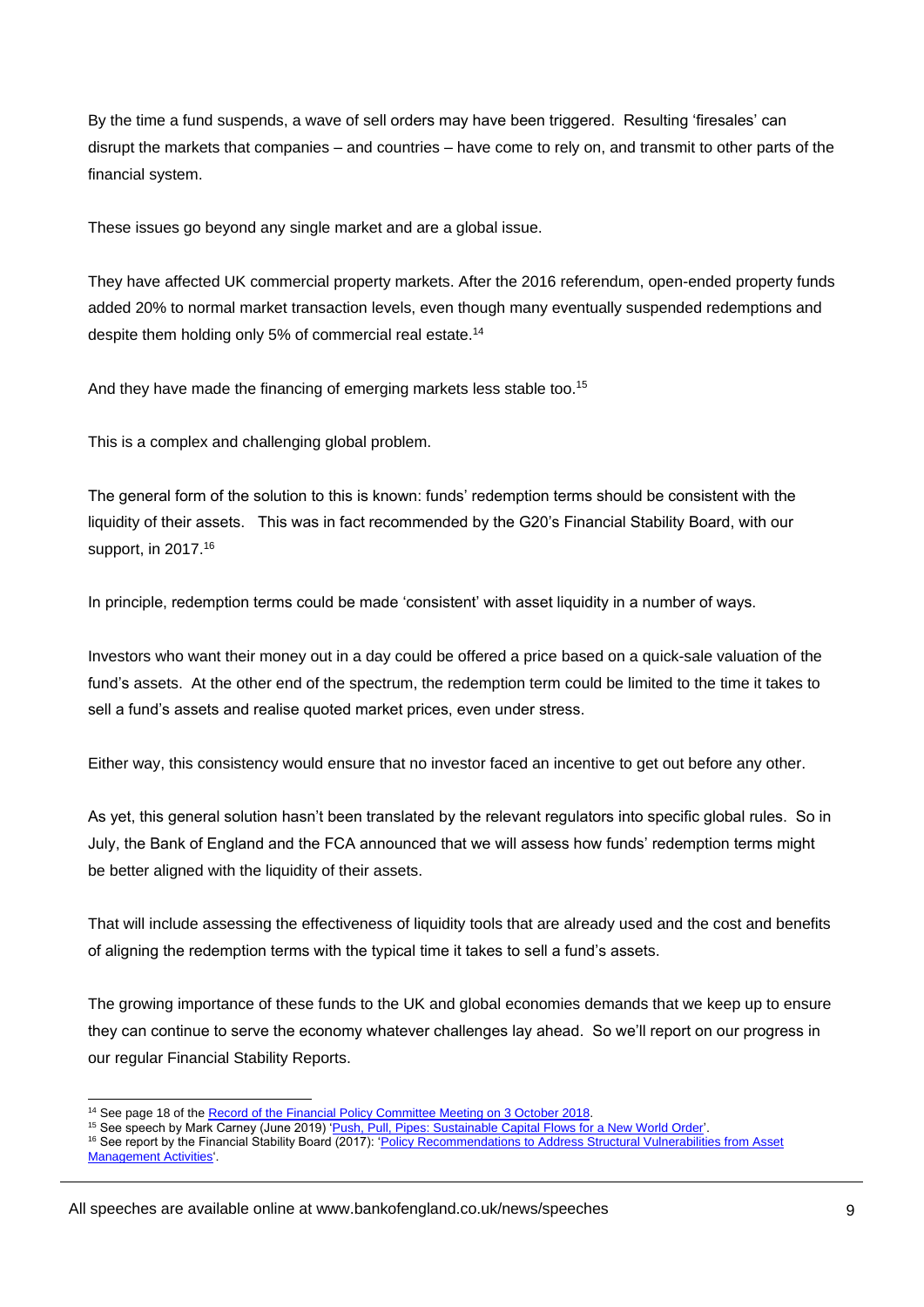## **Opportunity**

All this talk of stability may sound all a bit prudent and pessimistic.

But it's really not, because the pursuit of stability can unlock new opportunity.

Look back to 2006. Banks were weak and prone to failure but there was no way to deal safely with them when they did. So markets assumed that banks which were important to the economy would be bailed out; that they were too big to fail.

That meant those banks could take risks and finance themselves cheaply. The bigger and more important they became, the cheaper it became for them to take risks. There was every incentive to grow.

So the system became concentrated. Concentrated in banks, which provided 60% of debt financing. And concentrated in a few big banks.

Because the playing field was tilted, competition was driven out. Households and businesses didn't have a great deal of choice and opportunity when it came to finance.

But look at what's happened in the past ten years. As banks have been made safer and mechanisms put in place to deal with them if they fail, the too-big-to-fail public subsidy for banks has fallen by 90%.<sup>17</sup>

It's therefore no accident that our banking system is now more diverse. In the past year, for example, banks other than the big six have accounted for more than half of new lending to households and all of the net lending by banks to UK businesses.

And it's no accident that our financial system is more diverse. On net, all of the growth of credit to businesses since the crisis has been centred in non-bank forms of debt finance.

The lesson: reforms that promote stability can unlock opportunity for the system to serve the economy by levelling the financial playing field.

That lesson applies now to our work on climate risks.

Our primary aim is to ensure the system is resilient. But by forcing the system to measure, disclose and confront future risks, we could unlock the opportunity for finance to help the economy in its transition to carbon neutrality.

l <sup>17</sup>See speech by Mark Carney (April 2017): ['What a Difference a Decade Makes'.](https://www.bankofengland.co.uk/-/media/boe/files/speech/2017/what-a-difference-a-decade-makes.pdf?la=en&hash=CA8F77C4F518DCFB8C697C03704773370C82326D)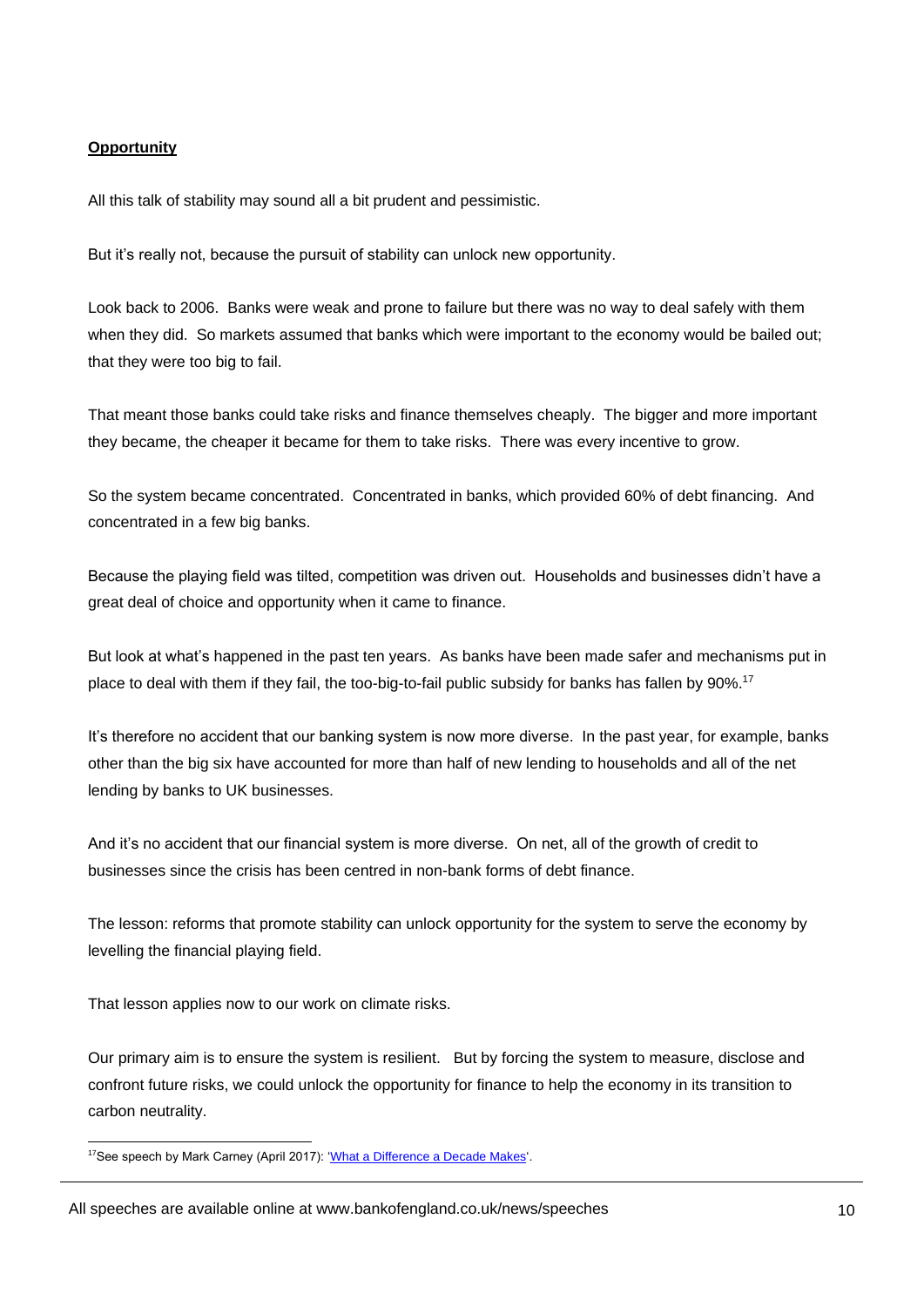Already, thanks to the global Taskforce on Climate-related Financial Disclosures, four fifths of companies surveyed in the G20 are now disclosing climate-related financial risks.<sup>18</sup> Our stress tests will build on this.

Investments in sectors or industries exposed to a transition to carbon neutrality will not be able to be made while ignoring the risks.

Factoring these into decision making will help to level the playing field in finance between, on the one hand, established sectors that may look safe bets today but could face existential risks in the near future and, on the other, sectors that may look new and risky but could seize new opportunities as we transition towards a carbon neutral economy.

By levelling the playing field between these two investments, we may help to unlock financing for what's estimated to be a need for £20bn of investment in sustainable infrastructure in the UK, each year for decades to come.<sup>19</sup>

Opportunity could arise too from dealing with the risks in open-ended funds because another playing field could be levelled there.

It's probably no accident that funds offering daily redemption and investing in less liquid assets have grown so much faster than the overall non-bank financial system in the past decade.

These funds can be perceived to offer investors reasonable returns and access to your money.

That looks like a good deal. Except, as we've seen, access to your money isn't guaranteed or free. Liquidity always has a cost. In these funds, the cost is the risk of suspension or the risk of dilution as other investors exit first.

The opacity of those costs tilts the investment playing field towards funds that offer daily redemption. And that tilting of the playing field could have been a barrier to the opportunity to invest in the most illiquid assets – assets that require great patience, such as infrastructure, private equity or venture capital.

The fund industry itself notes that funds offering daily dealing are "not realistic for funds investing in highly illiquid assets". <sup>20</sup>

l

<sup>&</sup>lt;sup>18</sup> See report by the Task Force on Climate-related Financial Disclosures (June 2019): '2019 Status Report'

<sup>&</sup>lt;sup>19</sup> See report to Government by the Green Finance Taskforce (March 2018): ['Accelerating Green Finance'.](https://assets.publishing.service.gov.uk/government/uploads/system/uploads/attachment_data/file/703816/green-finance-taskforce-accelerating-green-finance-report.pdf)

<sup>&</sup>lt;sup>20</sup> See page 49 of the Investment Association UK Funds regime working group report (June 2019) 'Final report to HM Treasury Asset [Management Taskforce'.](https://www.theia.org/sites/default/files/2019-07/20190731-UKFRWGreport.pdf)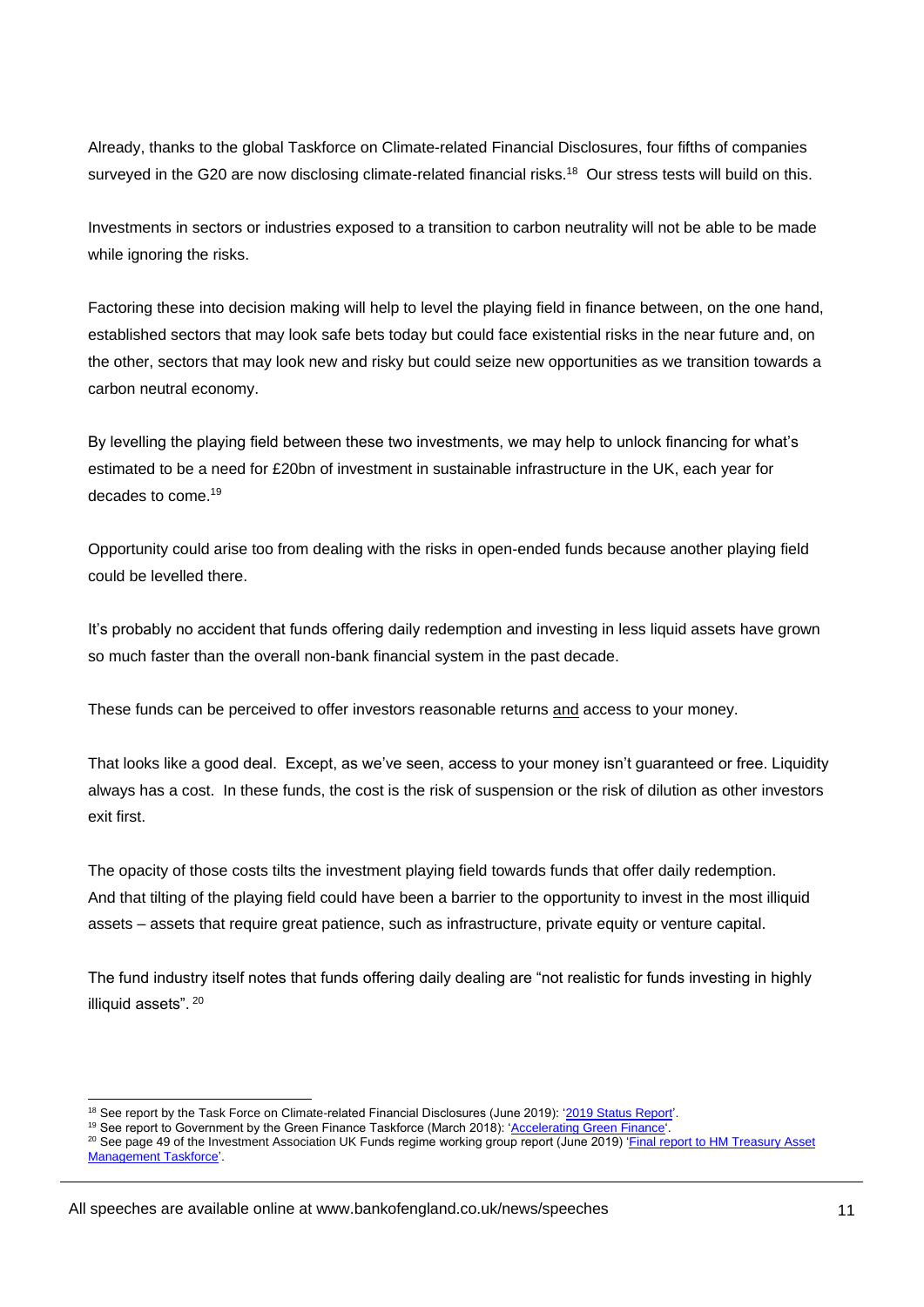So the unlevel playing field could have been a barrier to greater investment in patient forms of capital – a central tenet of the government's framework for raising productivity. $21$ 

For a fair and transparent fight, the risk of suspension or dilution would be properly factored into the pricing and redemption terms of open-ended funds. If that were the case, those funds that invest for the long term and require more patience from investors could look relatively more attractive.

That's why, as we review the issues with open-ended funds, we intend to have in mind not just how reform could promote financial stability, but also how it can promote the supply of productive finance too.

Because we all want not just stability in our financial system, but opportunity from it too.

## **Conclusion**

We all want a financial system that serves the economy in bad times and good.

It's an ambitious outcome that we've been tasked with promoting. But it's an outcome that households and businesses deserve.

They didn't get what they deserved before the financial crisis and certainly didn't get what they deserved in the crisis.

Instead they saw opportunity constrained and the economy crunched.

Now, after a decade of reform, the core of the system is, or is being made, resilient to a wide range of challenges it might face.

And with that, opportunities have, or are being, unlocked for finance to better serve the economy.

It would be contrary to our mandate and costly to the economy if we were to row back on those reforms. Our focus is instead on the future. On sustaining a financial system that serves in bad times and good; a system offering stability and opportunity.

To sustain that in a changing world and changing financial system, we don't need more or fixed rules.

We need agility. Agility to respond to new challenges and ensure stability. And agility to open up new opportunity.

l <sup>21</sup> See page 7 of the [Remit and Recommendations for the Financial Policy Committee.](https://www.bankofengland.co.uk/-/media/boe/files/letter/2018/chancellor-letter-291018-fpc.pdf)

All speeches are available online at www.bankofengland.co.uk/news/speeches